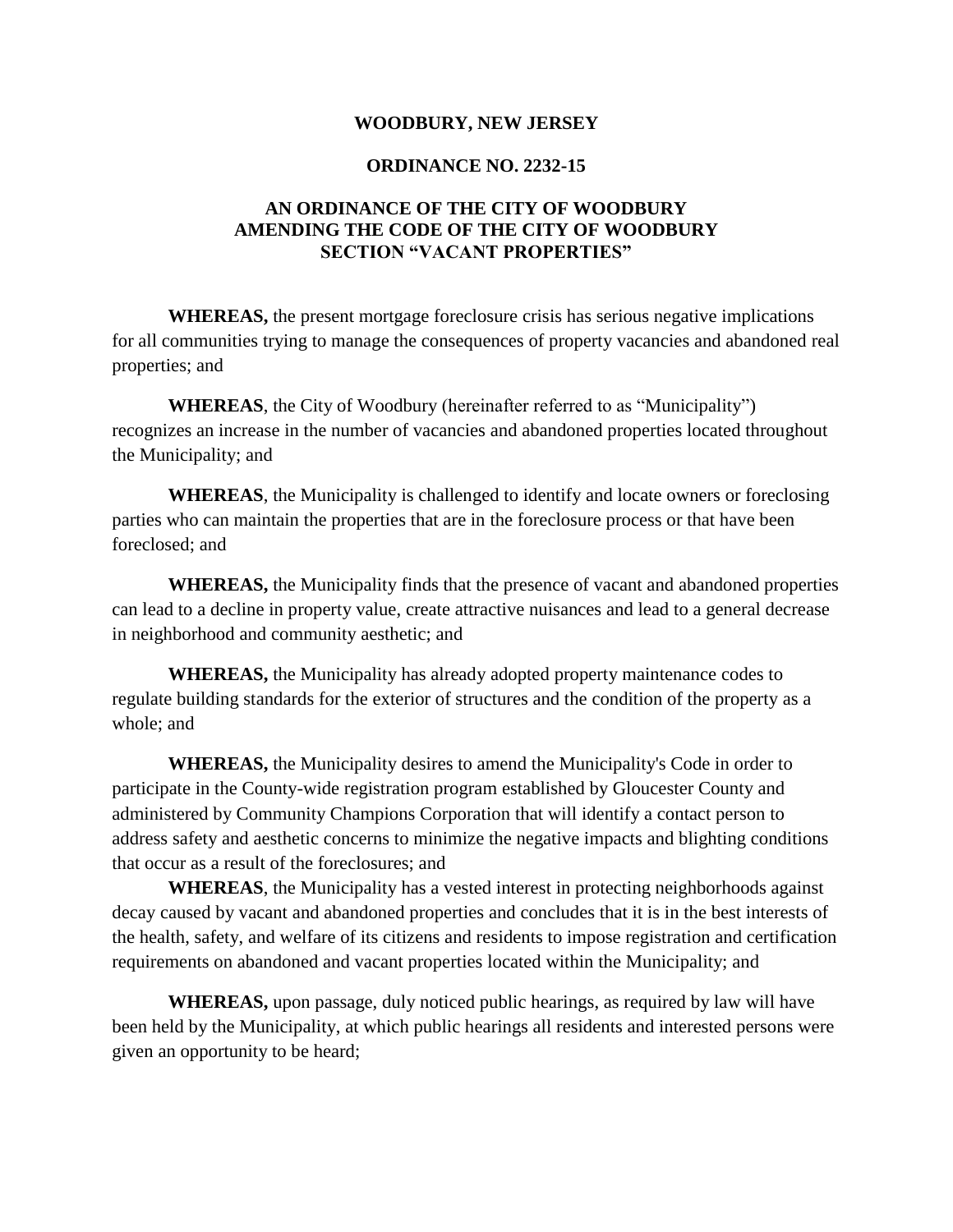### **NOW, THEREFORE, BE IT ORDAINED BY THE MAYOR AND CITY COUNCIL OF THE CITY OF WOODBURY:**

**1.** That the foregoing "Whereas" clauses are hereby ratified and confirmed as being true and correct and are hereby made a specific part of this Ordinance upon the adoption hereof

**2.** That the Woodbury City Council does hereby amend The City of Woodbury Code, Section "Vacant Properties," to read as follows:

#### **VACANT PROPERTIES**

#### **SECTION 1. PURPOSE AND INTENT.**

It is the purpose and intent of the Municipality to establish a process to address the deterioration and blight of Municipality neighborhoods caused by an increasing amount of abandoned, foreclosed or distressed real property located within the Municipality, and to identify, regulate, limit and reduce the number of abandoned properties located within the Municipality. It is the Municipality's further intent to participate in the County-wide registration program established by Gloucester County and administered by Community Champions Corporation as a mechanism to protect neighborhoods from becoming blighted due to the lack of adequate maintenance and security of abandoned and foreclosed properties.

#### **SECTION 2. DEFINITIONS.**

The following words, terms and phrases, when used in this chapter, shall have the meanings ascribed to them in this section, except where the context clearly indicates a different meaning.

*Abandoned Real Property* - means any real property located in the Municipality, whether vacant or occupied, that is in default on a mortgage, has had a lis pendens filed against it by the Lender holding a mortgage on the property, is subject to an ongoing foreclosure action by the Lender, is subject to an application for a tax deed or pending tax assessors lien sale, or has been transferred to the Lender under a deed in lieu of foreclosure. The designation of a property as "abandoned" shall remain in place until such time as the property is sold or transferred to a new owner, the foreclosure action has been dismissed, and any default on the mortgage has been cured.

*Accessible Property/Structure* - means a property that IS accessible through a comprised/breached gate, fence, wall, etc. or a structure that is unsecured and/or breached in such a way as to allow access to the interior space by unauthorized persons.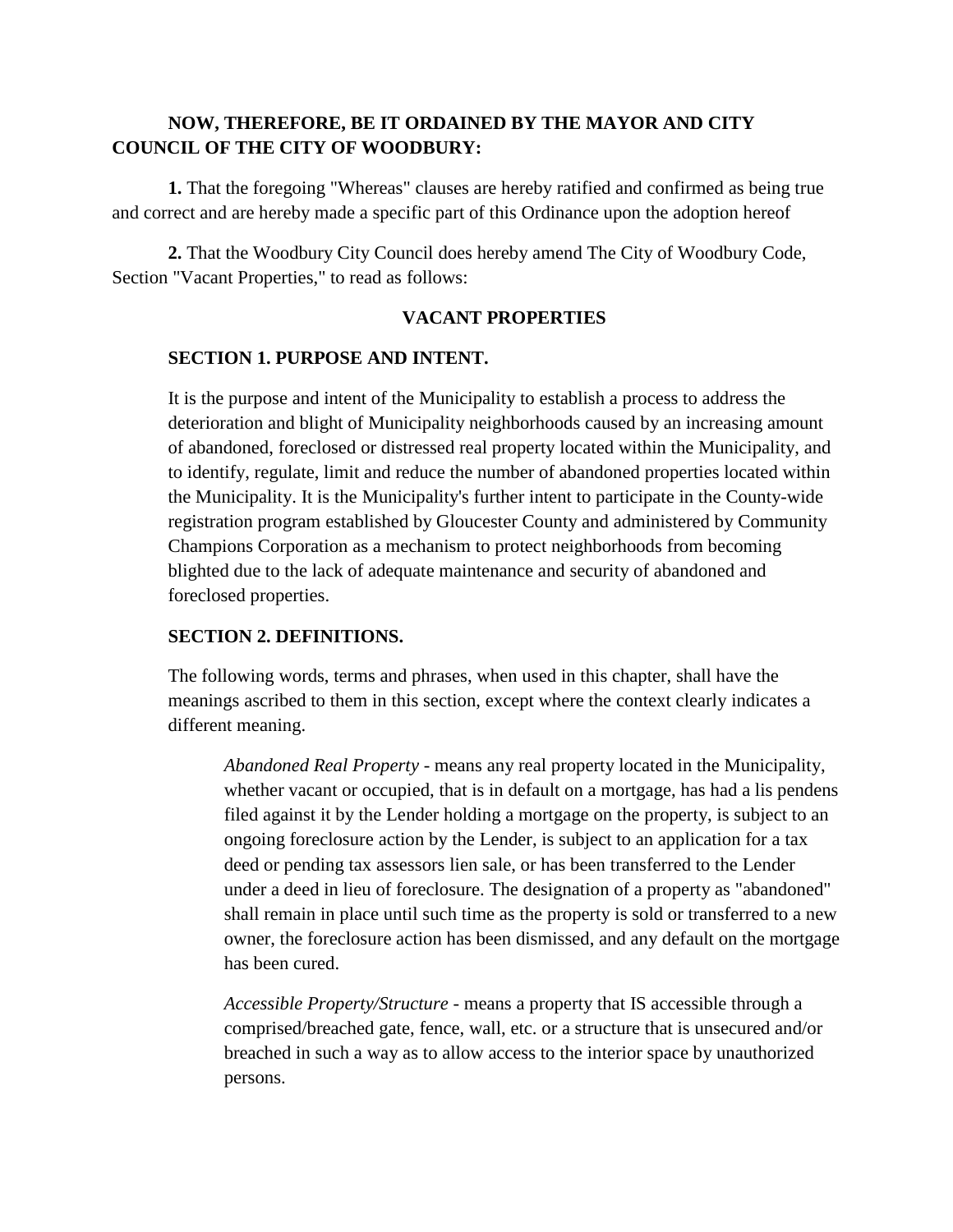*Applicable Codes* - means to include, but not be limited to, the Municipality's Zoning Code, the Municipality's Code of Ordinances ("Municipality Code"), and the New Jersey Building Code.

#### *Blighted Property* - means:

a) Properties that have broken or severely damaged windows, doors, walls, or roofs which create hazardous conditions and encourage trespassing; or

b) Properties whose maintenance is not in conformance with the maintenance of other neighboring properties causing a decrease in value of the neighboring properties; or

c) Properties cited for a public nuisance pursuant to the Municipality Code; or

d) Properties that endanger the public's health, safety, or welfare because the properties or improvements thereon are dilapidated, deteriorated, or violate minimum health and safety standards or lacks maintenance as required by the Municipality and Zoning Codes.

*Enforcement Officer* - means any law enforcement officer, building official, zoning inspector, code enforcement officer, fire inspector or building inspector, or other person authorized by the Municipality to enforce the applicable code(s).

*Owner* - means any person, legal entity or other party having any ownership interest whether legal or equitable, in real property. This term shall also apply to any person, legal entity or agent responsible for the construction, maintenance or operation of the property involved.

*Property Management Company* - means a local property manager, property Maintenance Company or similar entity responsible for the maintenance of abandoned real property.

*Vacant* - means any building or structure that is not legally occupied.

#### **SECTION 3. APPLICABILITY.**

These sections shall be considered cumulative and not superseding or subject to any other law or provision for same, but rather be an additional remedy available to the Municipality above and beyond any other state, county or local provisions for same.

#### **SECTION 4. ESTABLISHMENT OF A REGISTRY.**

Pursuant to the provisions of Section 5, the Municipality or designee shall participate in the County-wide registration program established by Gloucester County and administered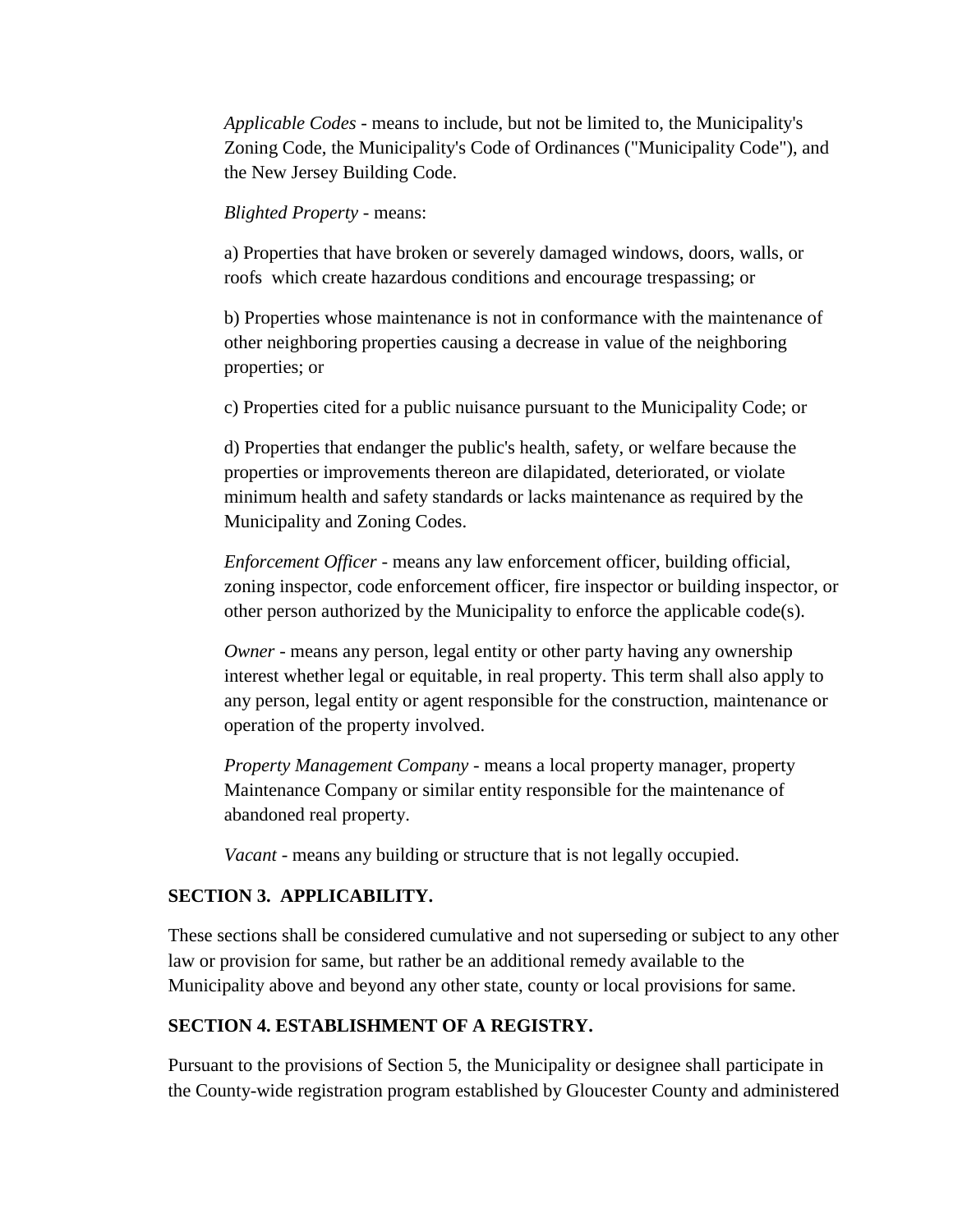by Community Champions Corporation cataloging each Abandoned Property within the Municipality, containing the information required by this Article.

### **SECTION 5. REGISTRATION OF ABANDONED REAL PROPERTY.**

- (a) Any mortgagee who holds a mortgage on real property located within the Municipality of the City Woodbury shall perform an inspection of the property to determine vacancy or occupancy, upon default by the mortgagor. The mortgagee shall, within ten (10) days of the inspection, register the property with the Division of Code Enforcement, or designee, on forms or website access provided by the Municipality, and indicate whether the property is vacant or occupied. A separate registration is required for each property, whether it is found to be vacant or occupied.
- (b) If the property is occupied but remains in default, it shall be inspected by the mortgagee or his designee monthly until (1) the mortgagor or other party remedies the default, or (2) it is found to be vacant or shows evidence of vacancy at which time it is deemed abandoned, and the mortgagee shall, within ten (10) days of that inspection, update the property registration to a vacancy status on forms provided by the Municipality.
- (c) Registration pursuant to this section shall contain the name of the mortgagee and the server, the direct mailing address of the mortgagee and the server, a direct contact name and telephone number for both parties, facsimile number and e-mail address for both parties, the folio or tax number, and the name and twenty-four (24) hour contact telephone number of the property management company responsible for the security and maintenance of the property.
- (d) A non-refundable annual registration fee in the amount of \$300.00 per property, shall accompany the registration form or website registration.
- (e) All registration fees must be paid directly from the Mortgagee, Servicer, Trustee, or Owner. Third Party Registration fees are not allowed without the consent of the Municipality and/or its authorized designee.
- (f) This section shall also apply to properties that have been the subject of a foreclosure sale where the title was transferred to the beneficiary of a mortgage involved in the foreclosure and any properties transferred under a deed in lieu of foreclosure/sale.
- (g) Properties subject to this section shall remain under the annual registration requirement, and the inspection, security and maintenance standards of this section as long as they remain vacant or in default.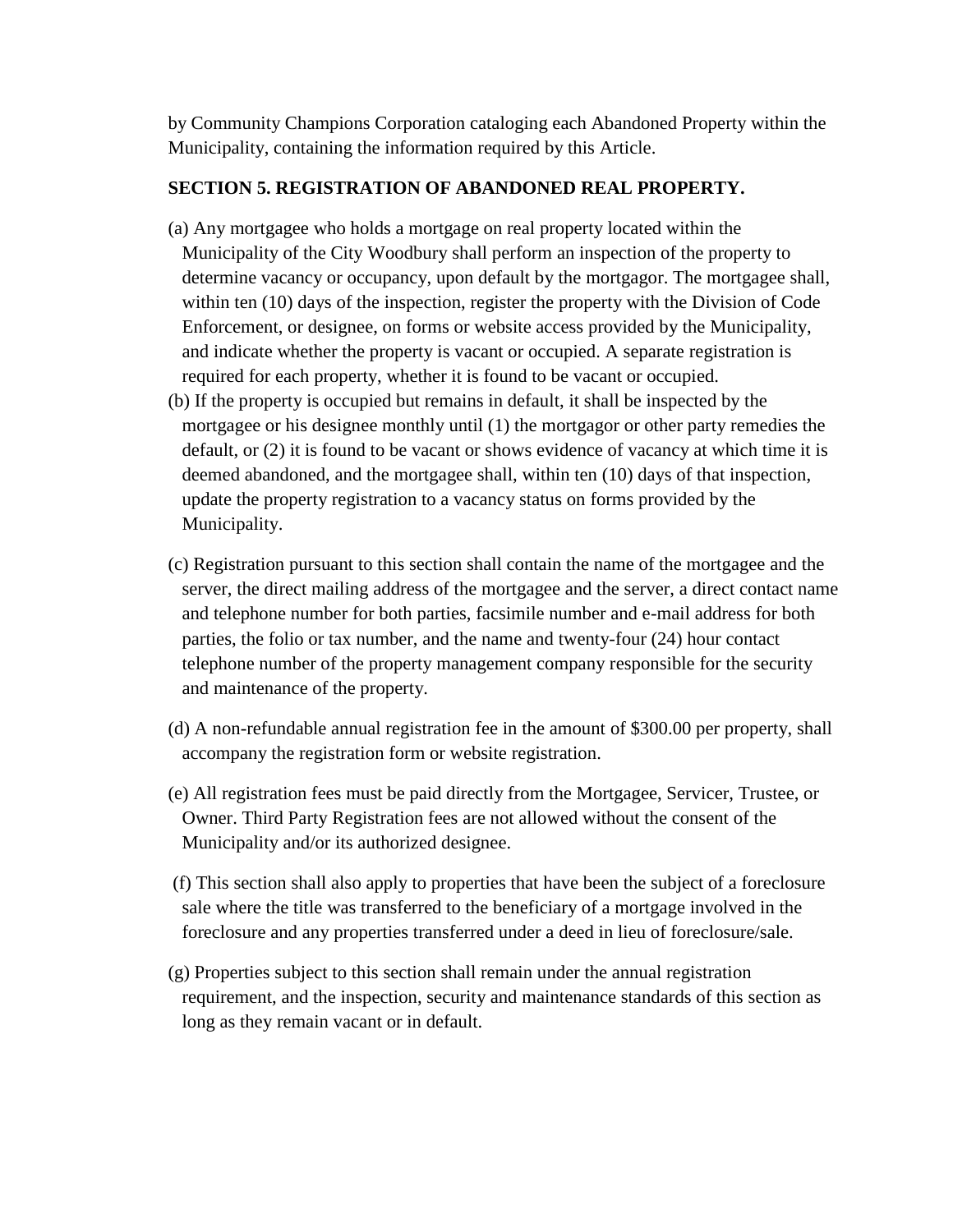- (h) Any person or legal entity that has registered a property under this section must report any change of information contained in the registration within ten (10) days of the change.
- (i) Failure of the mortgagee and/or owner to properly register or to modify the registration form from time to time to reflect a change of circumstances as required by this article is a violation of the article and shall be subject to enforcement.
- (j) Pursuant to any administrative or judicial finding and determination that any property is in violation of this article, the Municipality may take the necessary action to ensure compliance with and place a lien on the property for the cost of the work performed to benefit the property and bring it into compliance.

#### **SECTION 6. MAINTENANCE REQUIREMENTS.**

(a) Properties subject to this chapter shall be kept free of weeds, overgrown brush, dead vegetation, trash, junk, debris, building materials, any accumulation of newspapers, circulars, flyers, notices, except those required by federal, state or local law discarded personal items including, but not limited to, furniture, clothing, large and small appliances, printed material or any other items that give the appearance that the property is abandoned.

(b) The property shall be maintained free of graffiti or similar markings by removal or painting over with an exterior grade paint that matches the color of the exterior structure.

(c) Front, side, and rear yards, including landscaping, shall be maintained in accordance with the applicable code(s) at the time registration was required.

(d) Yard maintenance shall include, but not be limited to, grass, ground covers, bushes, shrubs, hedges or similar plantings, decorative rock or bark or artificial turf/sod designed specifically for residential installation. Acceptable maintenance of yards and/or landscape shall not include weeds, gravel, broken concrete, asphalt or similar material.

(e) Maintenance shall include, but not be limited to, watering, irrigation, cutting and mowing of required ground cover or landscape and removal of all trimmings.

(f) Pools and spas shall be maintained so the water remains free and clear of pollutants and debris and shall comply with the regulations set forth in the applicable code(s).

(g) Failure of the mortgagee and/or owner to properly maintain the property may result in a violation of the applicable code(s) and issuance of a citation or Notice of Violation. Pursuant to a finding and determination by the Municipality's Code Enforcement Officer or a court of competent jurisdiction, the Municipality may take the necessary action to ensure compliance with this section.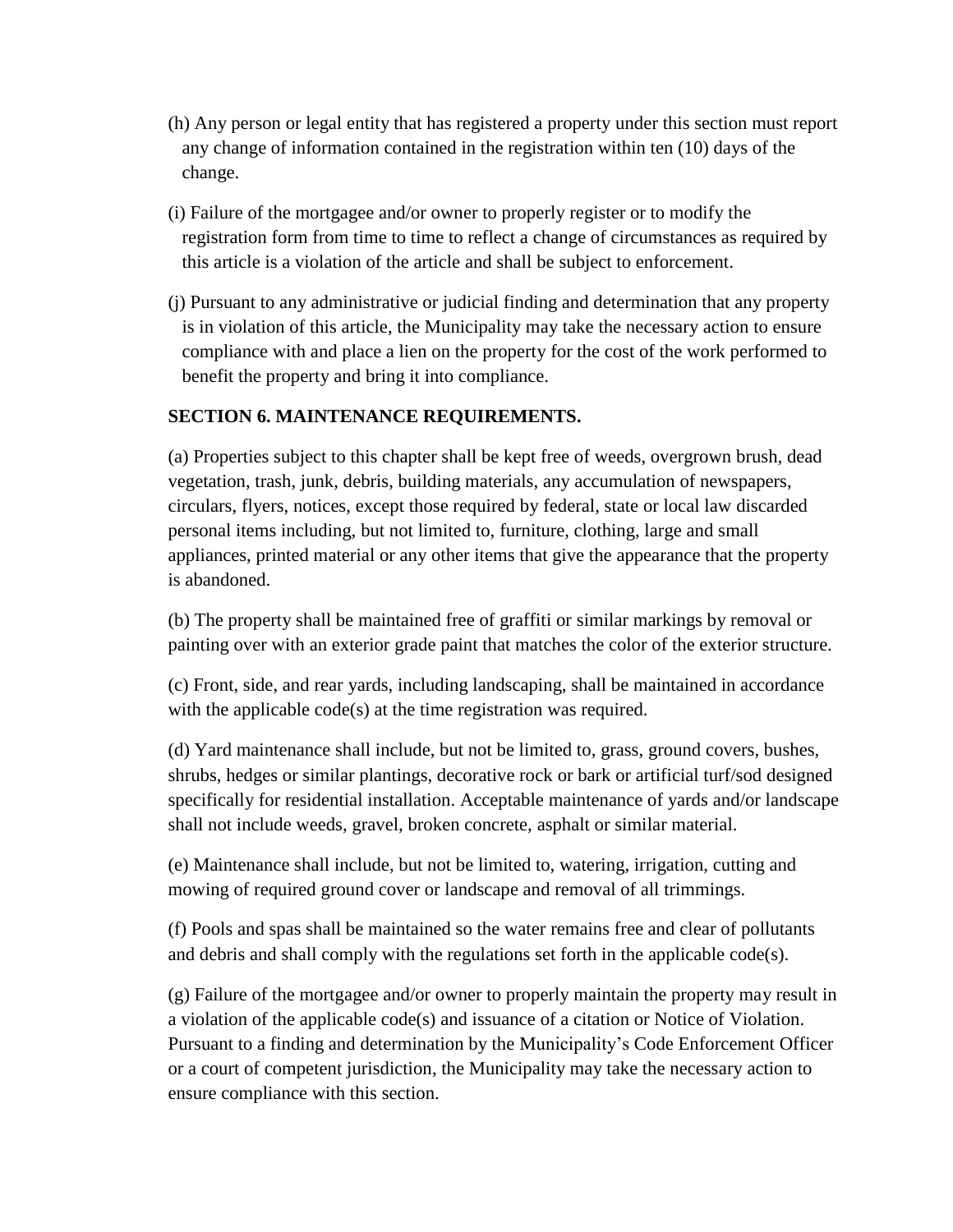(h) In addition to the above, the property is required to be maintained in accordance with the applicable code(s).

# **SECTION 7. SECURITY REQUIREMENTS.**

(a) Properties subject to these Sections shall be maintained in a secure manner so as not to be accessible to unauthorized persons.

(b) A "secure manner" shall include, but not be limited to, the closure and locking of windows, doors, gates and other openings of such size that may allow a child to access the interior of the property or structure. Broken windows, doors, gates and other openings of such size that may allow a child to access the interior of the property or structure must be repaired. Broken windows shall be secured by re-glazing of the window.

(c) If a mortgage on a property is in default, and the property has become vacant or abandoned, a property manager shall be designated by the mortgagee to perform the work necessary to bring the property into compliance with the applicable code(s), and the property manager must perform regular inspections to verify compliance with the requirements of this article, and any other applicable laws.

# **SECTION 8. PUBLIC NUISANCE.**

All abandoned real property is hereby declared to be a public nuisance, the abatement of which pursuant to the police power is hereby declared to be necessary for the health, welfare and safety of the residents of the Municipality.

# **SECTION 9. PENALTIES; SCHEDULE OF CIVIL PENALTIES.**

Any person who shall violate the provisions of this article may be cited and fined. The following table shows violations of these sections, as may be amended from time to time, which may be enforced pursuant to the provisions of this regulation; and the dollar amount of civil penalty for the violation of these sections as it may be amended. The descriptions of violations" below are for informational purposes only and are not meant to limit or define the nature of the violations or the subject matter of the Municipality Code sections, except to the extent that different types of violations of the Code section may carry different civil penalties. For each Code section listed in the schedule of civil penalties, the entirety of the section may be enforced by the mechanism provided in this section, regardless of whether all activities prescribed or required are described in the "Description of Violation" column. To determine whether a particular activity is prescribed or required by this Code, the relevant Municipality Code section(s) shall be examined.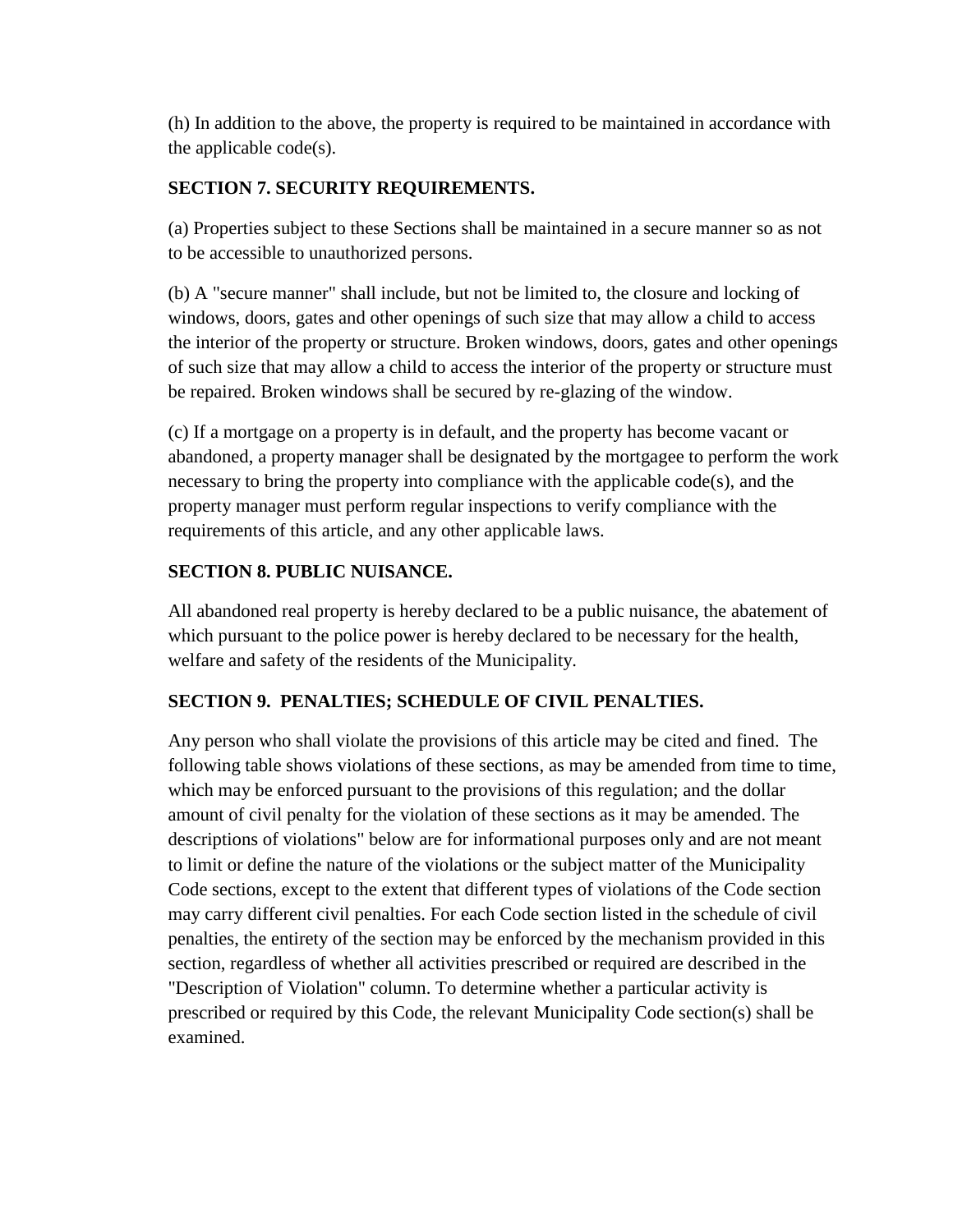| Description of Violation                                                                                              | Civil Penalty |
|-----------------------------------------------------------------------------------------------------------------------|---------------|
| Failure to register abandoned real property on<br>annual basis and/or any violation of the<br>sections stated within. | \$500.00      |

### **SECTION 10. INSPECTIONS FOR VIOLATIONS.**

Adherence to this article does not relieve any person, legal entity or agent from any other obligations set forth in any applicable code(s), which may apply to the property. Upon sale or transfer of title to the property, the owner shall be responsible for all violations of the applicable code(s) and the owner shall be responsible for meeting with the Municipality's Code Enforcement Division within forty-five (45) days for a final courtesy inspection report.

# **SECTION 11. ADDITIONAL AUTHORITY.**

(a) If the enforcement officer has reason to believe that a property subject to the provisions of this article is posing a serious threat to the public health safety and welfare, the code enforcement officer may temporarily secure the property at the expense of the mortgagee and/or owner, and may bring the violations before the Municipal Court.

(b) The Code Enforcement Officer or Municipal Court shall have the authority to require the mortgagee and/or owner of record of any property affected by this section, to implement additional maintenance and/or security measure including, but not limited to, securing any and all doors, windows or other openings, employment of an on-site security guard or other measures as may be reasonably required to help prevent further decline of the property.

(c) If there is a finding that the condition of the property is posing a serious threat to the public health, safety and welfare, then the code enforcement officer may direct the Municipality to abate the violations and charge the mortgagee with the cost of the abatement.

(d) If the mortgagee does not reimburse the Municipality for the cost of temporarily securing the property, or of any abatement directed by the code enforcement officer, within thirty (30) days of the Municipality sending the mortgagee the invoice then the Municipality may lien the property with such cost, along with an administrative fee of \$500.00 to recover the administrative personnel services.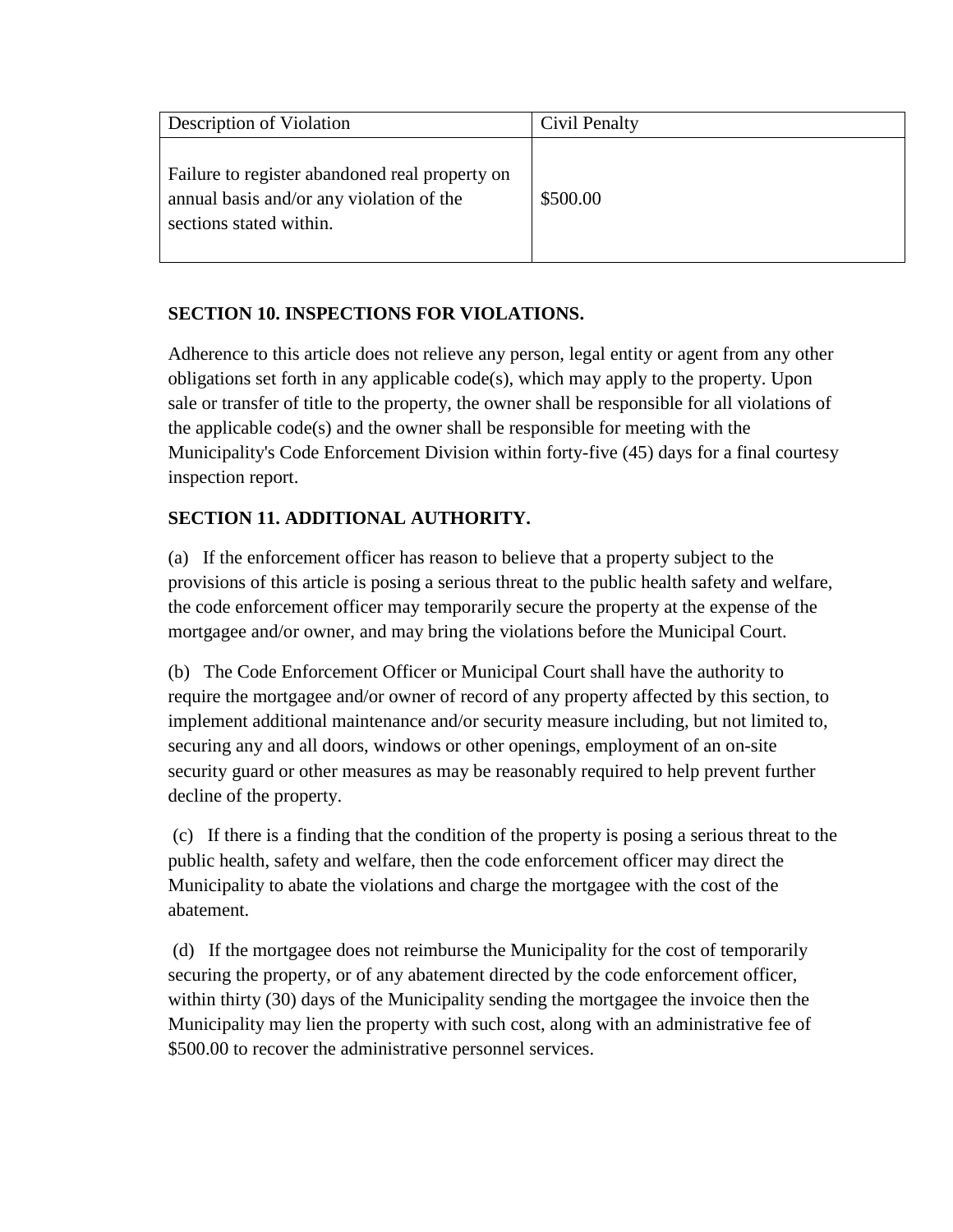# **SECTION 12. OPPOSING, OBSTRUCTING ENFORCMENT OFFICER; PENALTY.**

Whoever opposes, obstructs or resists any enforcement officer or any person authorized by the enforcement office in the discharge of duties as provided in this chapter shall be punishable as provided in the applicable code(s) or a court of competent jurisdiction.

## **SECTION 13. IMMUNITY OF ENFORCEMENT OFFICER.**

Any enforcement officer or any person authorized by the Municipality to enforce the sections here within shall be immune from prosecution, civil or criminal, for reasonable, good faith entry upon real property while in the discharge of duties imposed by this article.

# **SECTION 14. AMENDMENTS.**

Registration and Penalty Fees outlined in this article may be modified by a Resolution, passed and adopted of the City Council of the City of Woodbury.

# **SECTION 15. SEVERABILITY**.

If any section, sentence, clause, or phrase of this Ordinance is held to be invalid or unconstitutional by any court of competent jurisdiction, then said holding shall in no way affect the validity of the remaining portions of this Ordinance.

## **SECTION 16. REPEALER.**

All ordinances or parts of ordinances in conflict herewith, are and the same are hereby repealed.

## **SECTION 17. CODIFICATION.**

It is the intention of the City Council of the City of Woodbury, New Jersey, that the provisions of this Ordinance shall become and be made a part of the City of Woodbury Code of Ordinances; and that the sections of this ordinance may be renumbered or relettered to accomplish such intention, and the word "ordinance" may be changed to "section", "article", or such other appropriate word or phrase in order to accomplish such intentions.

## **SECTION 18. EFFECTIVE DATE.**

This ordinance shall become effective on final passage and publication as required by law.